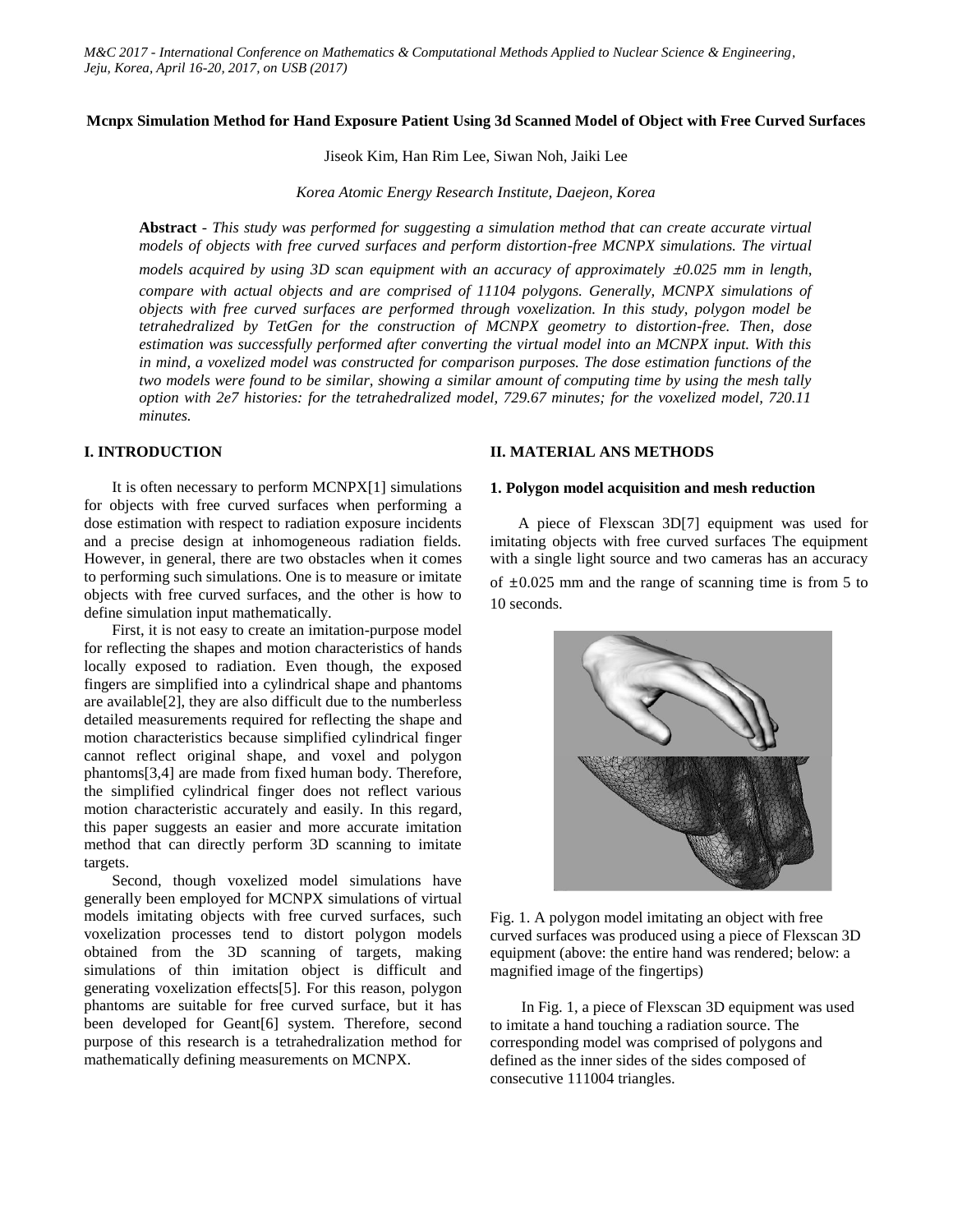MCNPX allows a model to have up to 99,999 surfaces, yet as the corresponding model has the number of the surfaces exceeding the limit, performing an MCNPX simulation of the model is difficult and the number of surfaces should be decreased to a desired level in order to perform tetrahedralization which will be discussed in detail later. This is due to the fact that surfaces in MCNPX do not have ranges. For example, four surfaces are needed to express a triangular surface.



Fig. 2. Polygonal hand model with reduced surfaces (above: an unrendered polygon; below: a rendered polygon)

Fig. 2. above shows an image that has been converted into a model composed of 548 consecutive triangles according to the descriptions above. Such conversion can be performed using the ReduceMesh option of commercial 3D graphic tools or the Optimize option available in such tools. The reason for the sufficient reduction in the number of sides despite the fact that the number of sides can stand at approximately 20,000 even in the event of an increase in the number of sides resulting from the designation of the geometry is to improve the computation time of MCNPX and to facilitate this research.

In terms of precautions for handling a polygon model, whether there are any holes on the polygon model or the polygon is overturned or polygon intrude into other areas should be checked in each process.

#### **2. Tetrahedralizing polygon model**

Conventional MCNPX simulation methods are not applicable to polygon models, as it is polyhedron with a large number of sides. However, in this study, simulations in which polygon models are expressed as sets of tetrahedrons are to be performed using the property that all polyhedrons can be expressed as sets of tetrahedrons in which all polygons can be expressed as sets of triangles.

For tetrahedralization, a program called "TetGen"[8] can be used for converting a polygon model into a set of tetrahedrons in a short time. However, as TetGen only supports specific polygon formats, a specific process of conversion into the PLY format is required using a commercial 3D program.



Fig. 3. Tetrahedralized hand model (red: cross sections)

Fig. 3. illustrates an image of a tetrahedralized hand polygon model cut in the z-axial plane using TetGen. For the red cross-sections, one may discover that the inner sides of the polygon are also filled with triangles. Each triangle is the cross section of each tetrahedron.

The TetGen command entered to perform the operation above was "pnAAYY." Of the files obtained at this point, performing tetrahedralization of the smesh files from TetGen output will correct possible polygon errors.

However, simply defining targets of interest is not enough for completing MCNPX simulations. The geometry of the surroundings of a radiation source should be defined, as well as the medium between the radiation source and the target of interest. Consequently, the medium also should be tetrahedralized by placing the polygon model shown above inside a virtual box, including information on the medium according to the position of the radiation source. Generally, a medium can be defined as an uninterested domain on Boolean logic when defining a cell. However, for tetrahedralized model simulations, defining a medium on Boolean logic yields fatal errors when the number of words exceeds 2,000 in a single cell because there are too many sides.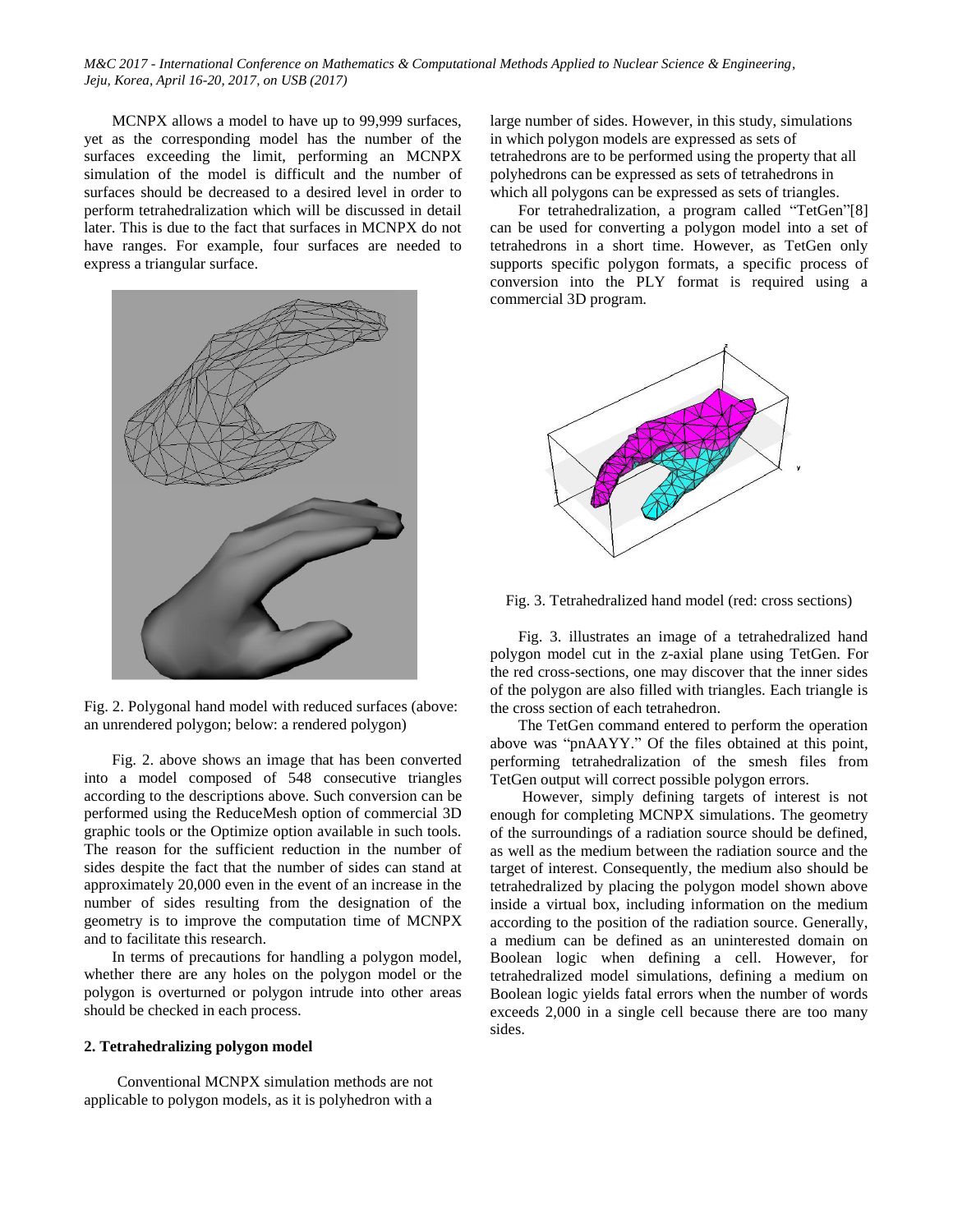

Fig. 4. A medium including the position of a virtual radiation source and the cut surfaces of the tetrahedralized model with respect to the target area of interest (red: medium; green: hand)

Fig. 4. shows a Tetrahedron model in which the medium was also tetrahedralized to avoid the aforementioned fatal errors. In doing so, a medium can be divided into a number of cells, and thereby fatal errors can be prevented. A medium can be added to the tetrahedralized model by drawing a sufficient number of boxes on the inputs of TetGen using a commercial 3D program. Once this is complete, TetGen performs tetrahedralization after segmenting areas, as shown in the figure above.

### **3. Creation of MCNP inputs**

As the node and ele files produced by TetGen contain information on the construction of tetrahedrons resulting from the connection among coordinates, such files should be converted into MCNP input files which designate the inside of each side constituting tetrahedrons by creating a program in an appropriate way.

The program that should be created at this point consists of a part used for the calculation of a plane equation including three points, a part used for adjusting the direction of the plane for the central point of the tetrahedron to be positioned in a normal vector direction (due to the fact that a plane should be defined in MCNPX and the direction should be re-designated from cell cards), and a part used for removing overlapped sides. Here, the part used for removing overlapped sides represents the shared sides of each tetrahedron of the tetrahedralized model. The reason for doing this is not only to decrease computation time, but also to prevent the occurrence of "too many overlapped sides" fatal errors resulting from unremoved overlapped sides.

| Fomat                | Sort                                             | Contents                                                                                                                                                        |
|----------------------|--------------------------------------------------|-----------------------------------------------------------------------------------------------------------------------------------------------------------------|
| PLY file             | Output of 3D<br>scanner<br>Input of<br>TetGen    | X, Y, Z axial, Radical, Etc.<br>(Polygon data)                                                                                                                  |
| <b>SMESH</b><br>file | Output of<br><b>TetGen</b><br>Input of<br>TetGen | Node 1, Node 2, Node3<br>$(A \text{ set of connected points} =$<br>Polygon data)                                                                                |
| T                    | Running TetGen                                   |                                                                                                                                                                 |
| Node file            | Output of<br>TetGen                              | Node name, $(X, Y, Z)$ axial<br>(Points of tetrahedrons)                                                                                                        |
| Ele file             | Output of<br>TetGen                              | Node 1, Node 2, Node3, Node4<br>(Connection information of nodes<br>for tetrahedron)                                                                            |
| T                    | Computer Programming                             |                                                                                                                                                                 |
| Surface<br>card      | <b>MCNPX</b> Input                               | 4 surfaces from a tetrahedron in ele<br>file<br>$Ex)$ Node 1, 2, 3 and Node 1, 2, 4 and<br>Node1,3,4 and Node2,3,4                                              |
| Cell card            | <b>MCNPX</b> Input                               | Set surfaces vector toward the<br>center of gravity of nodes<br>Ex) (surface1 -surface2 surface3 -<br>surface4):<br>(surface5 -surface6 surface7 -<br>surface8) |

Table I. A process of converting tetrahedron model to MCNPX input

Table I. shows summary of the surface card and the cell card creation process. In addition, the separation between a medium and the target area of interest should be performed using the material information stored in the ele file, and the aforementioned program should be loaded using this information.

#### **III. RESULTS**

## **1. The comparison between the tetrahedralized model and the voxel model**

This study is largely divided into a part used for imitating target objects and a part used for MCNPX simulations. However, as the modeling figures above have shown that original shapes can be imitated to the maximum extent possible, making a comparison between the new technique and conventional techniques (the methods simplifying targets to a certain extent) is thought to be meaningless.

However, despite the fact that the MCNPX simulations after tetrahedralization were performed with the intention of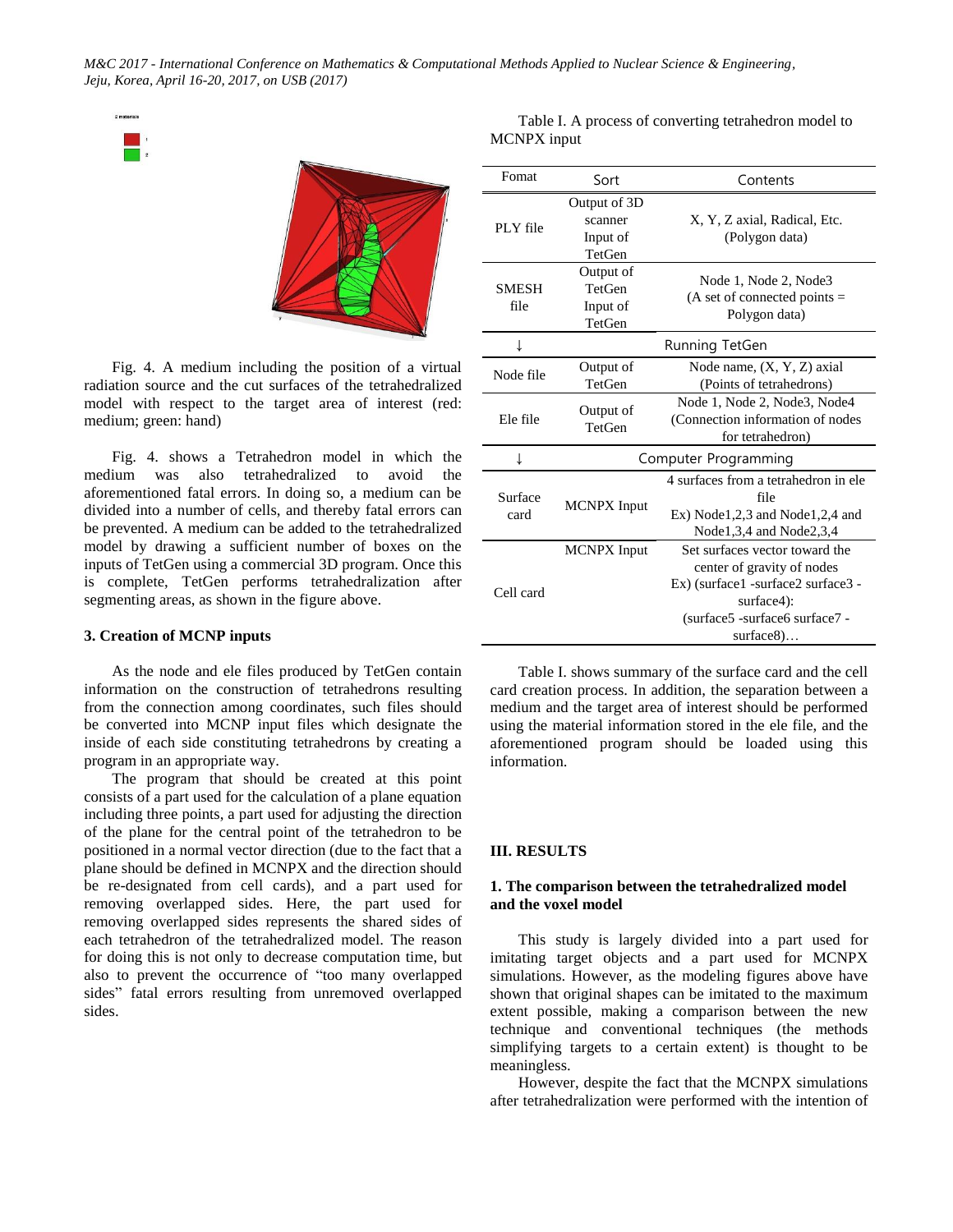using measurements unchanged and utilizing the benefits of polygon models, the tetrahedralized model and the voxelized model are going to be compared with each other, as there is an alternative capable of performing voxelization.

A randomly voxelized model was built for comparison purposes to check the results of dose estimations and simulation time of the tetrahedralized model. The slight differences between the shapes of the target of interest and the position of the radiation source result from the fact the voxelized phantom was created over the course of a process closely akin to drawing the tetrahedralized model.



Fig. 5. Mesh tally of the tetrahedralized model (the vertical cross section of the center of a hand)



Fig. 6. Mesh tally of the comparison-purpose voxelized model (the vertical cross section of the center of a hand)

Fig. 5. and 6. are the mesh-tallied results of the Cs-137 dotted circles allocated in appropriate positions of the tetrahedralized model and the voxelized model. A customized tool was developed for drawing purposes and four different colors were applied according to the differences in doses. Though the voxelized phantom is somewhat different from the original object, the impact of changes in the positions of the dotted circles on the exposed areas can be clearly identified. On the contrary, as the dose affecting the specific distances of the dotted circles is constant, the dose estimation functions of both models are deemed identical.

However, the point closest to the radiation source in the tetrahedralized model was estimated to be a low dose. It is thought that the point might have been caused by an unsuitable mesh tally method for the tetrahedralized model. The geometry defined by the voxelized model is clearly consistent with that of the mesh tally. However, it seems that distortions occur on the outer sides of the tetrahedralized model as a result of the mesh tally interpreting the tetrahedralized model as a latticed structure even though the tetrahedralized model is not latticed.

The computation time of the two models on a 2.8 GHz hexa-core computer system was almost identical under the same mesh tally condition and 2e7 histories: for the tetrahedralized model, 729.67 minutes; for voxelized model, 720.11 minutes.

## **IV. CONCLUSIONS**

This study proposed a method, which can imitate the geometry of a target object as closely as possible in a simplified way using a piece of 3D scanning equipment, is easy and accuate way to reflect motion characteristic and free curved surface. Furthermore, it can simulate polygon geometry in MCNPX without making any changes. However, the restrictions of MCNPX gave rise to some drawbacks, such as a decrease in the number of sides and the occurrence of distortions at the time of graphically interpreting doses. The drawbacks can be overcome and distortion-free dose information can be expressed and provided that the MCNPX source code is modified in such a way as to allow one to use a larger number of sides and to use the texture mapping of polygon models based on the ptrac information of MCNPX without using a mesh tally. A polygon phantom simulation takes time about 6-9 times compare to a voxel phantom in Geant.[9] But, A tetrahedron phantom takes similar time compare to voxel phantom in MCNPX.

#### **REFERENCES**

- 1. Pelowitz D. B, MCNPX*TM* User's Manual, Version 2.1.5. New Mexico: Los Alamos National Laboratory; 2005.
- 2. Blunck Ch, Becker F, Hegenbart L, Heide B, Schimmelpfeng J and Urban M, [Radiation Protection in Inhomogeneous Beta-Gamma Fields and Modelling of Hand Phantoms with MCNPX]*.* Radiat. Prot. Dosim*.* 2009; doi:10.1093/rpd/ncp067
- 3. Ferrari P, Gualdrini G, [An improved MCNP version of the NORMAN voxel phantom for dosimetry studies], Phys. Med. Biol. 2005; 50 4299.
- 4. Kim C. H, Jeong J. H, Bolch W. E, Cho K. W and Hwang S. B, [A polygon-surface reference Korean male phantom (PSRK-Man) and its direct implementation in Geant4 Monte Carlo simulation], Phys. Med. Biol. 2011; 56 3137-61.
- 5. Rajon D. A, Jokisch D. W, Patton P. W, Shah A. P, Watchman C. J and Bolch W. E, [Voxel effects within